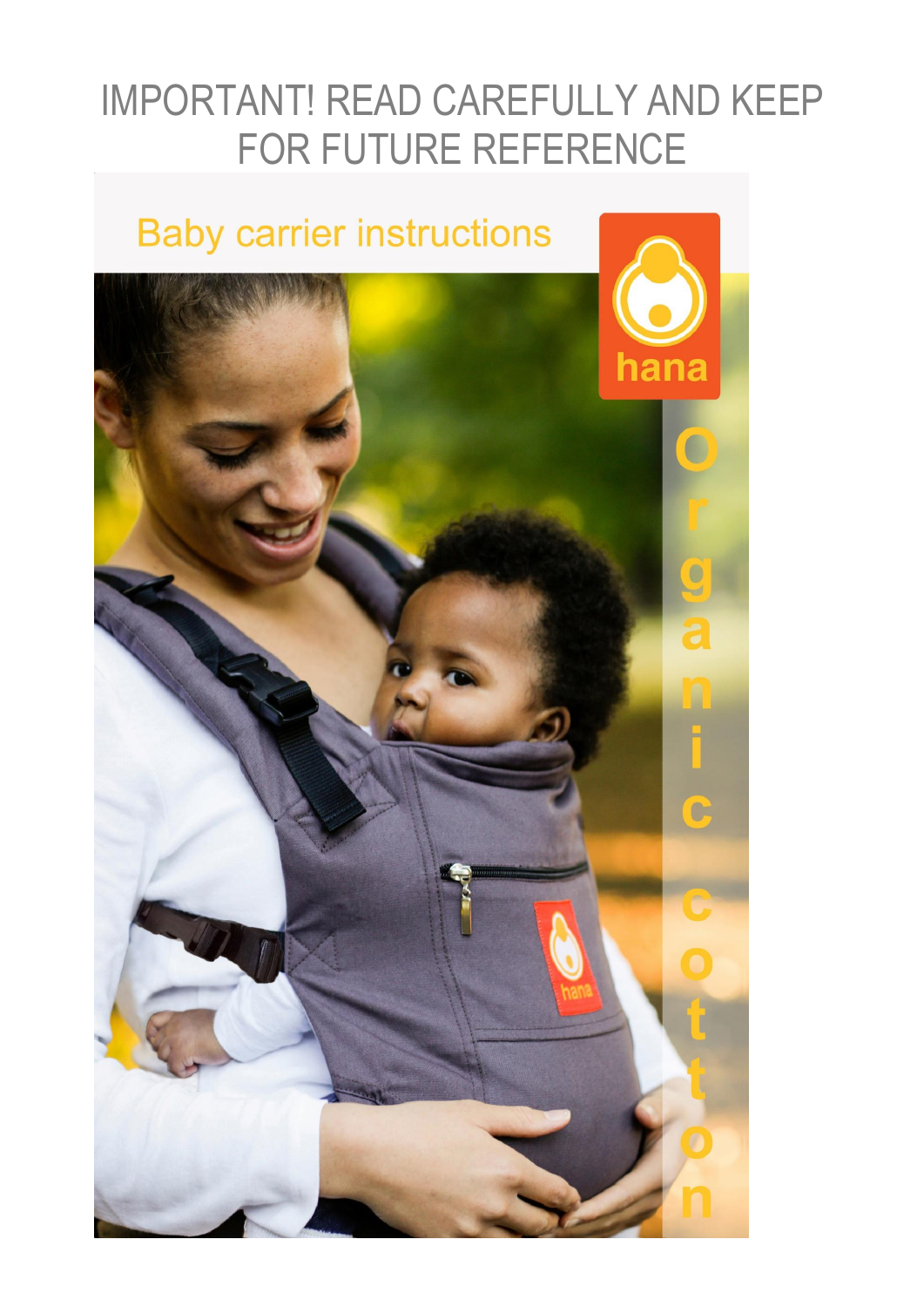

#### **First carry (from 3.5 kg)**





Adjust your carrier width to *width 1* and reverse buckles (for details see appendix). Place the belt over your ribcage, and make sure that the press studs are on the outside. Fasten the buckles until you hear a clear 'CLICK' and pull the straps tight at your back.



Place your baby in front of you and move the carrier body over your baby's back.





Move both shoulder straps over your shoulders and fasten the buckles behind your neck.





Pull the lower and upper adjustment straps down to tighten the shoulder straps as required.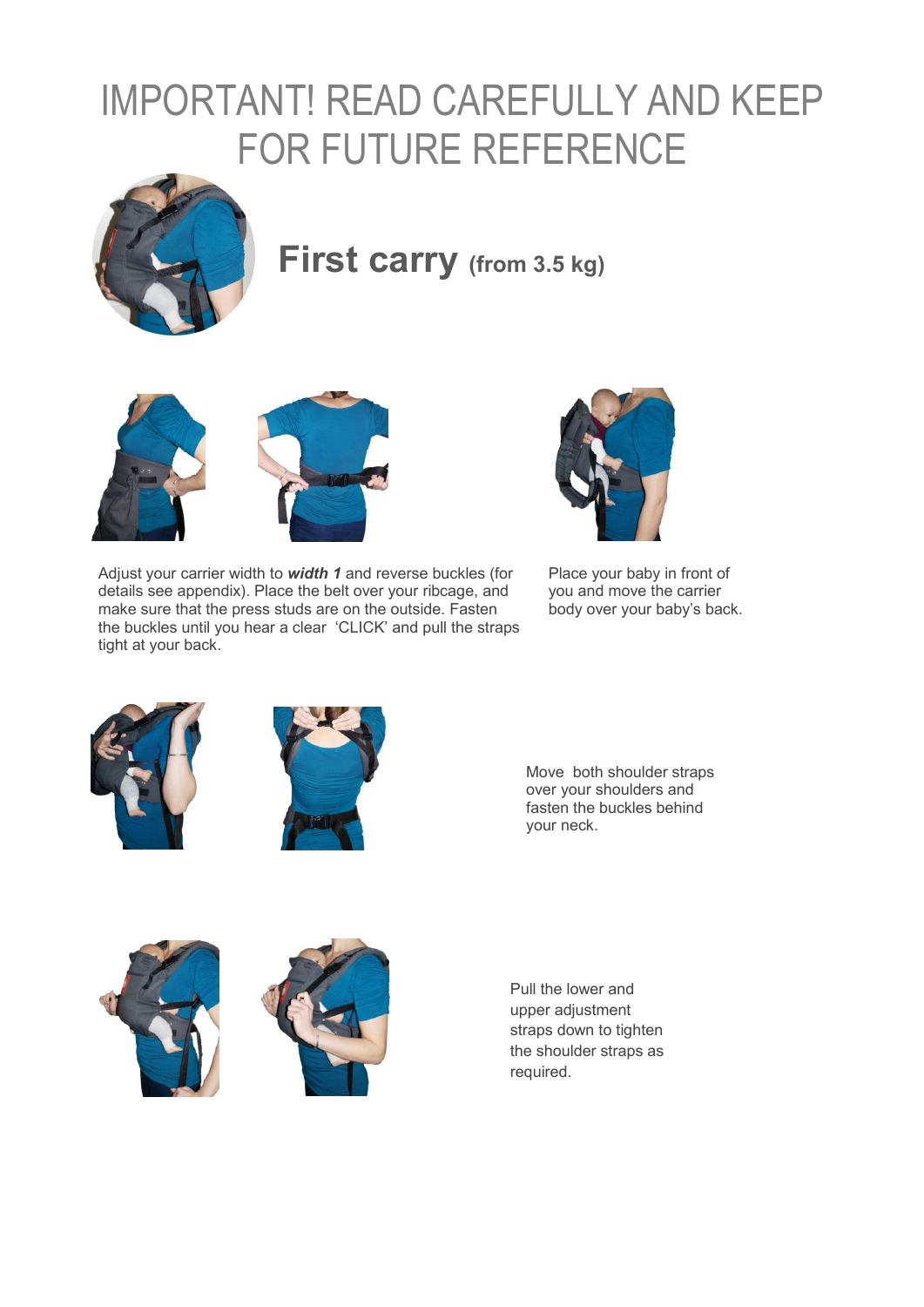

#### **Front carry with straight straps (from 3 months approx)**





Adjust your carrier width as required. The seat should cover your child's bottom and thighs, from knee to knee. Place the waist belt on your hips, fasten the buckles till you hear a clear 'CLICK' and pull the straps tight at your back.



Place your baby in front of you and move the carrier body over your baby's back.





Move both shoulder straps over your shoulders and fasten the buckles behind your neck.





Pull the lower and upper adjustment straps down to tighten the shoulder straps as required.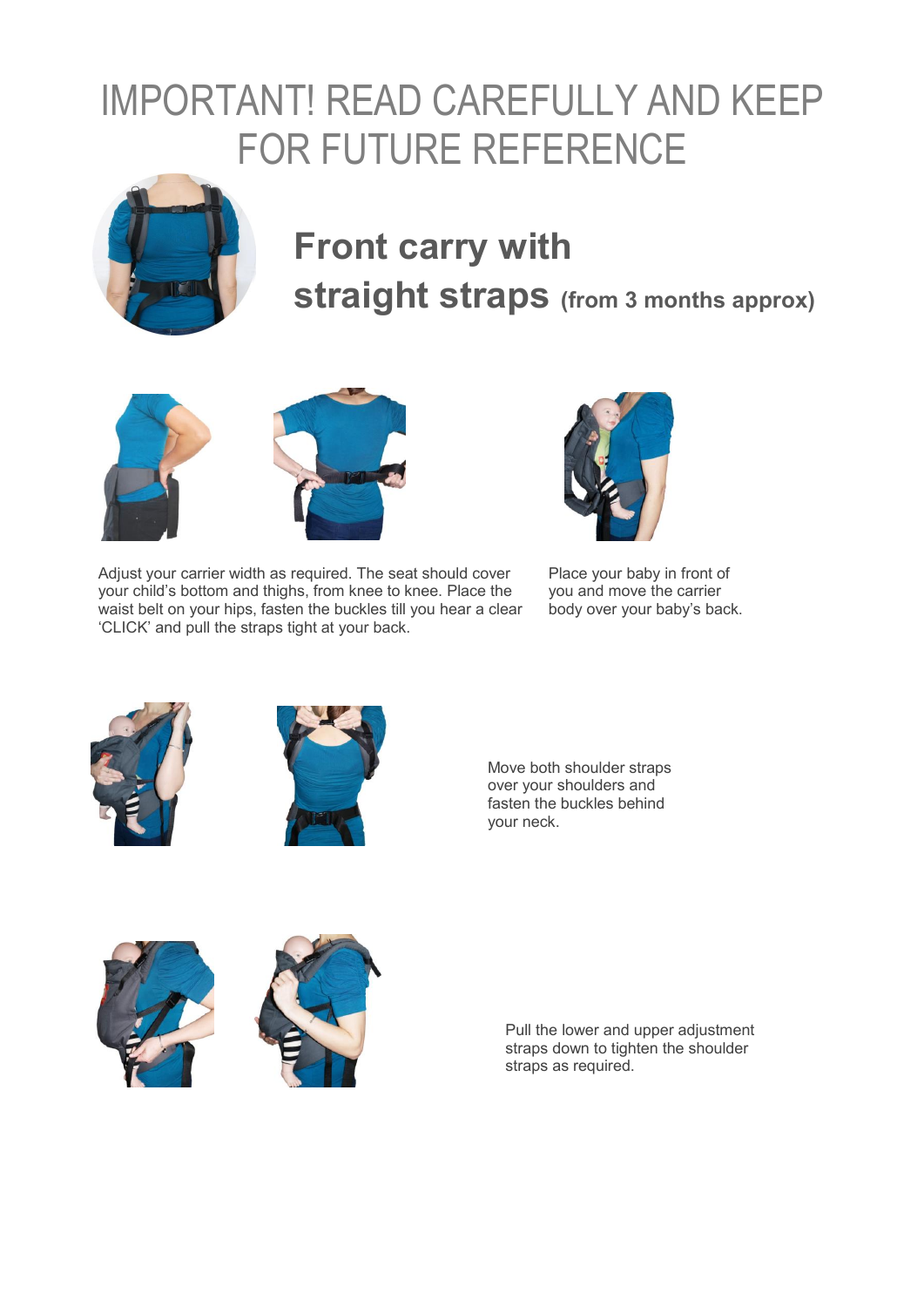

#### **Front carry with crossed straps (from 3 months approx.)**



Adjust your carrier width as required. The seat should cover your child's bottom and thighs, from knee to knee. Place the waist belt on your hips, fasten the buckles till you hear a clear 'CLICK' and pull the straps tight at your back.



Ensure the shoulder straps are unbuckled. Then place your baby in front of you and move the carrier body over your baby's back. and move one strap over your shoulder.





Cross the strap at your back and click it into the buckle on the side of the carrier body. Pull the webbing to tighten the shoulder strap around your baby.



Move the other shoulder strap over your shoulder, cross at the back and clip it into the buckle on the side of the carrier. Tighten the carrier around your baby by pulling the webbing.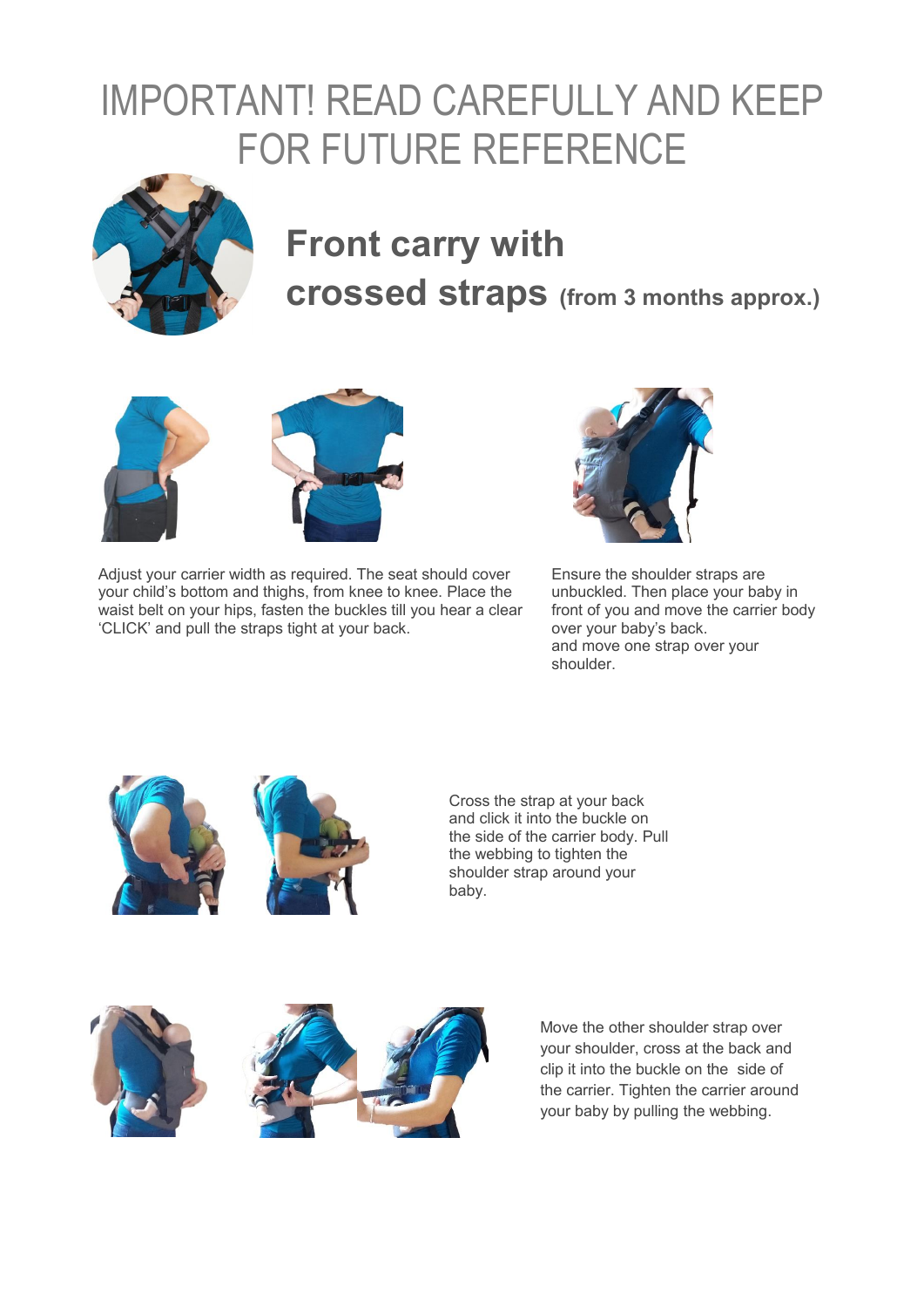

#### **Back carry (from 6 months approx. When baby has strong head and neck control)**





Place the carrier body on your side and fasten the waist belt, until you hear a clear 'CLICK'. Ensure that the shoulder straps are at its widest possible. Sit your baby on your hip, on top of the carrier and move the carrier body over your baby's back.



While holding your baby with one arm, find the shoulder strap nearest to your other arm and move it over your shoulder as shown.



While bending forward, move your baby towards your back, while pulling the webbing to tighten the shoulder strap.



Move your other arm through the other shoulder strap and pull the webbing to tighten the shoulder strap.



Fasten the buckles on your chest.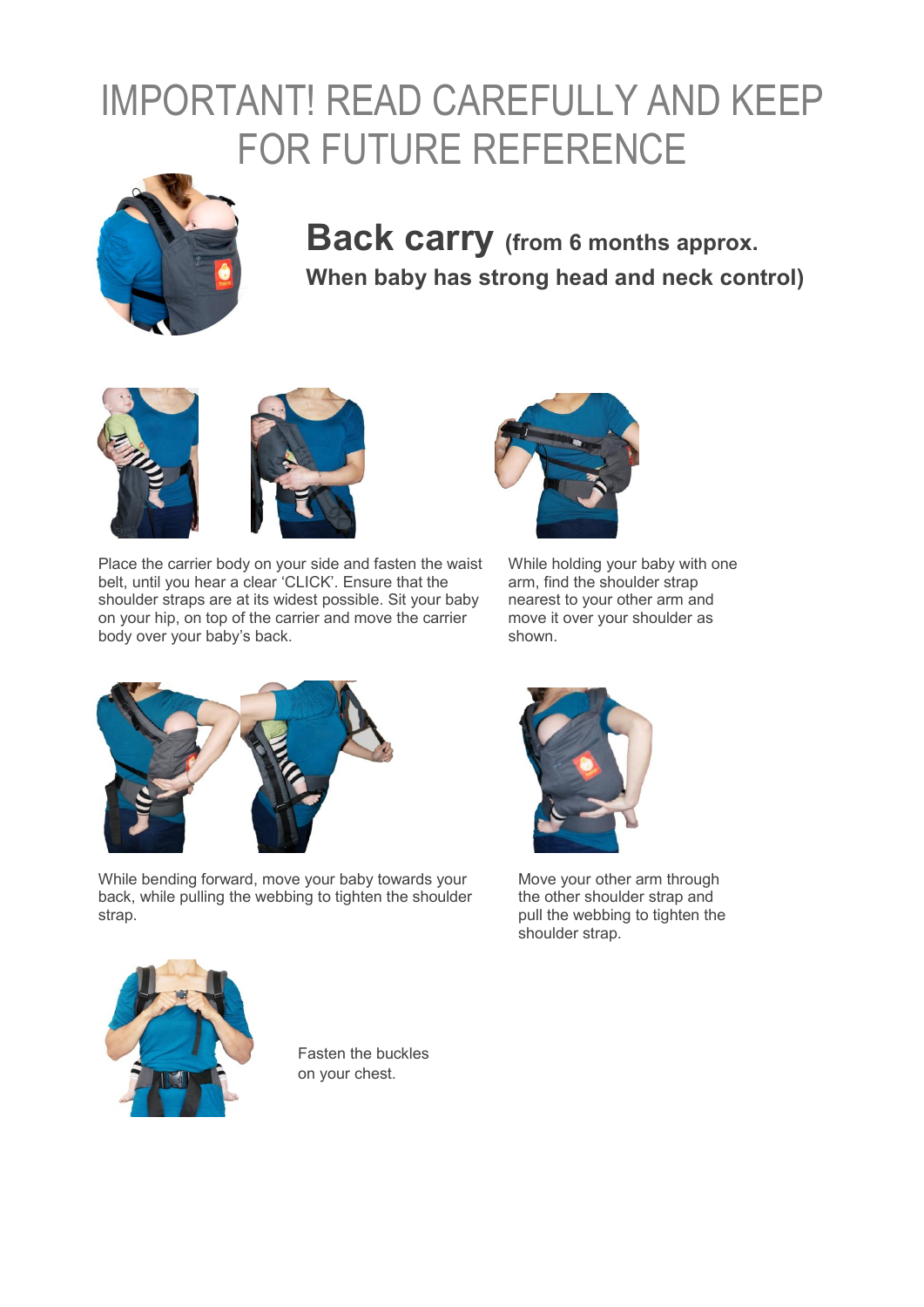#### **Appendix**

**Width settings of your carrier** 







**WIDTH 1**: 0-3 months **\* WIDTH 2**: 3-6 months **\* WIDTH 3**: 6 + months **\***

**\*** These sizes are intended as a guide only. Each baby is different and will develop differently.

#### **Reversing buckles**



Place the carrier with the logo towards you. Remove the buckles from the belt. Reverse the carrier inside out and weave the webbing through the buckles again as shown. Ensure that the buckles "lock' themselves onto the webbing when under tension.

#### **Fasten the head support**





Move the head support over your child's head. Slide the webbing through the D-ring on the shoulder strap and fold the webbing back onto itself. Fasten the pop snaps to secure. Do the same on the other side.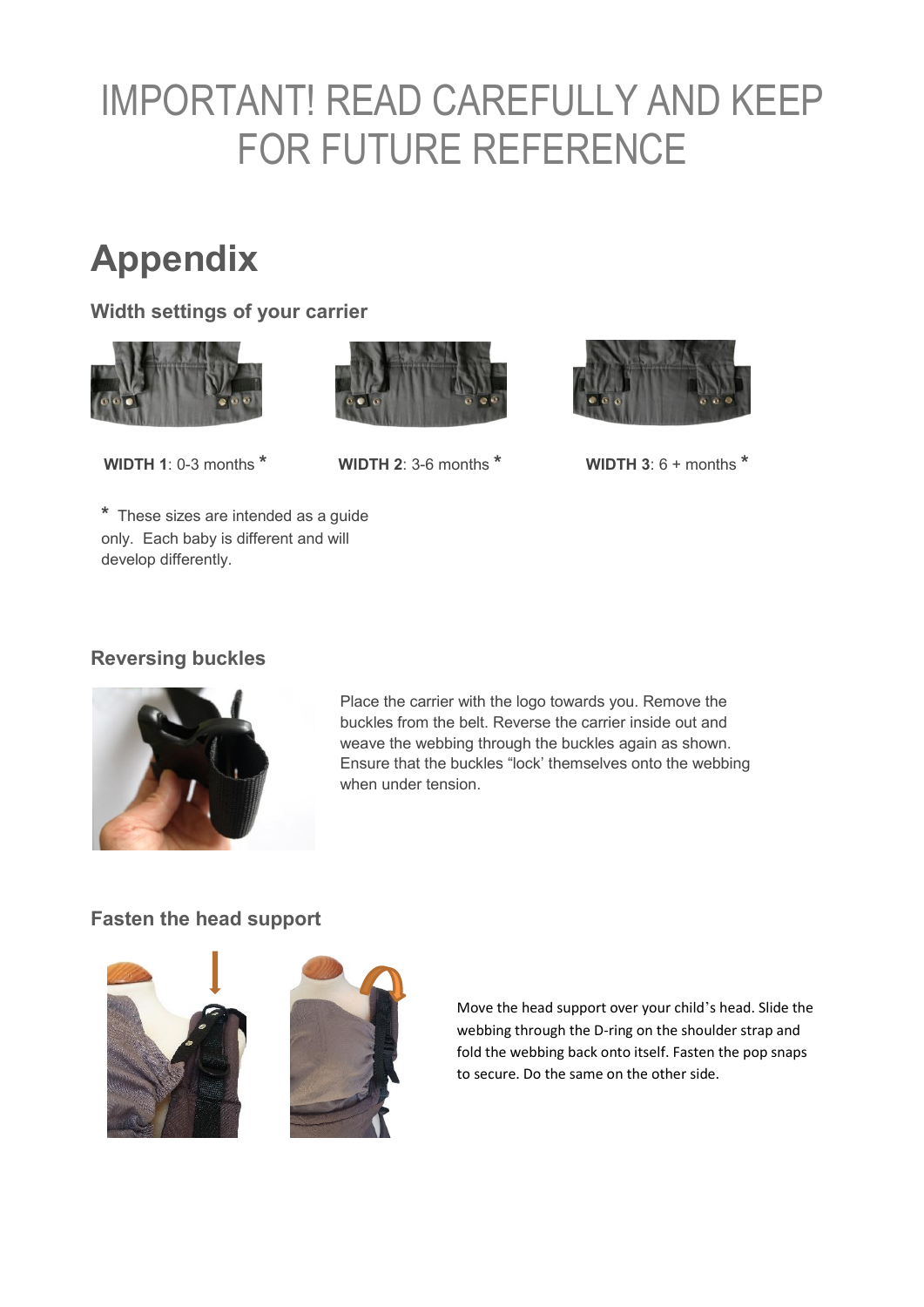#### **The T.I.C.K.S rule of safe babywearing**

**Tight** - Slings and carriers should be tight enough to hug your baby close, as this will be most comfortable for you both. Any slack/loose fabric will allow your baby to slump down in the carrier, which can hinder their breathing and pull on your back.

I**n view at all times** - You should always be able to see your baby's face simply by glancing down. The fabric of a sling or carrier should not close around them so you have to open it to check on them.

**Close enough to kiss** - Your baby's head should be as close to your chin as is comfortable. By tipping your head forward, you should be able to kiss your baby on the head or forehead.

**Keep chin off the chest** - A baby should never be curled so their chin is forced onto their chest as this can restrict their breathing. Ensure there is always a space of at least a finger's width under your baby's chin.

**Supported back** - In an upright carrier, a baby should be held comfortably close to you so their back is supported in its natural position and their tummy and chest are against you. If a sling is too loose, they can slump, which can partially close their airway. (You can test this by placing a hand on your baby's back and pressing gently – they should not uncurl or move closer to you.)

#### **WARNING:**

**A) WARNING:** Your balance may be adversely affected by your movement and that of your child;

**B) WARNING:** Take care when bending or leaning forward or sideways;

**C) WARNING:** This carrier is not suitable for use during sporting activities.

- When using the soft carrier monitor your child.

- This carrier is intended for children from birth, with a minimum weight of 3.5kgs, and a maximum weight of 20kgs.

- Ensure that there is free airflow around your baby's airways at all times.
- Do not overheat your baby.
- Do not use the carrier while driving or instead of a car seat.
- Do not use the carrier while in front of a hob, oven or open flame.
- Take extra care when consuming hot beverages when using the carrier
- Do not undo the waist belt before taking your baby out of the carrier.
- For low birthweight babies and children with medical conditions, seek medical advice from a health care professional before using the product.
- Stop using the carrier if parts are missing or damaged.

- The Hana Baby Carrier conforms to BS EN 13209-2:2015.

#### **WASHING INSTRUCTIONS:**

Machine wash, gentle cycle. Do not bleach. Line dry. Do not machine wash frequently. Spot clean when needed.